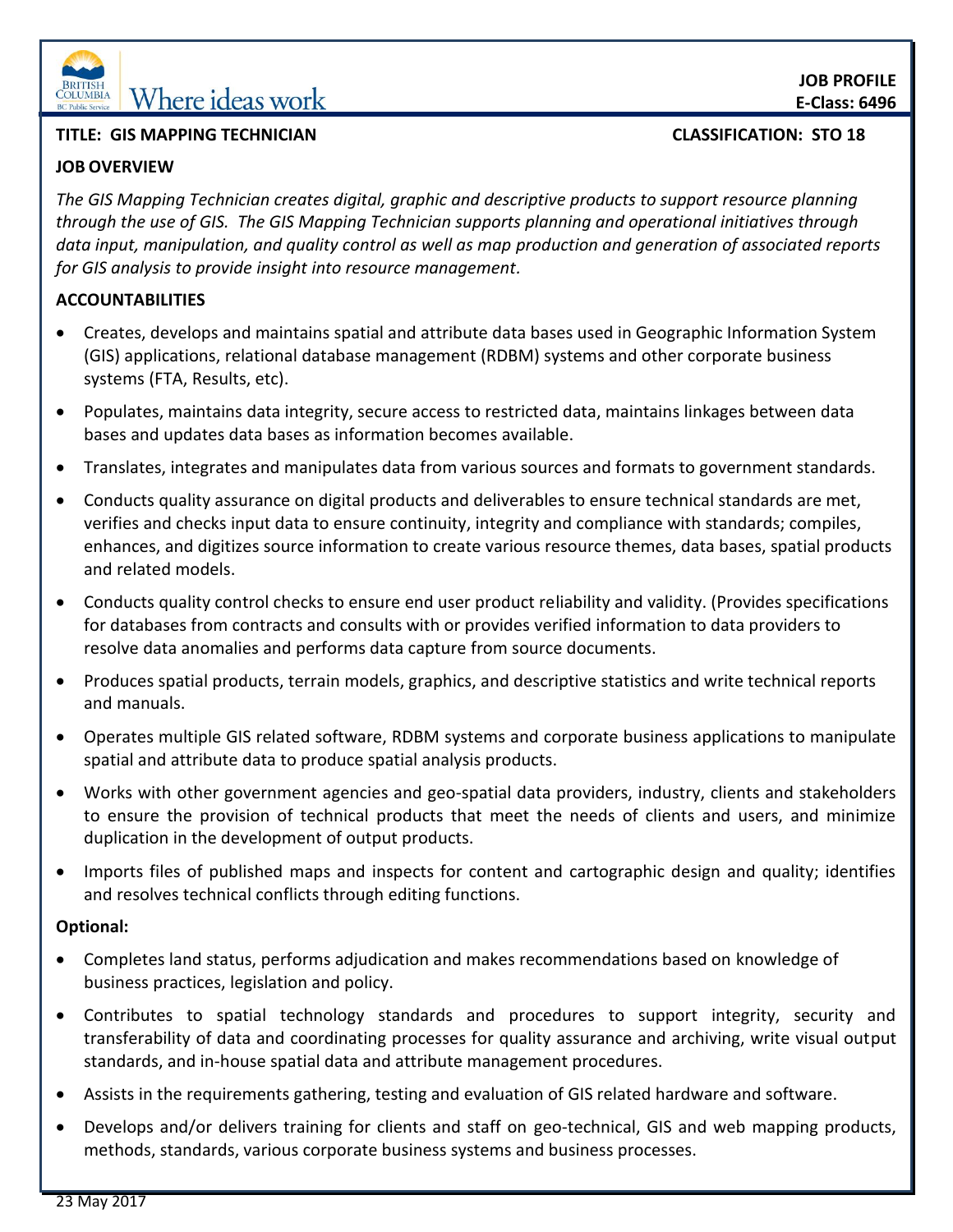- Maintains awareness of and/or researches emerging issues, technologies and approaches related to spatial data and analysis methodologies and applications.
- Assist with preparation of contracts, monitors performance and signs off on the goods and services.

### **JOB REQUIREMENTS**

- Diploma or degree in geographic information systems, or in relate field, such as natural resources or geography and one year (gained within the last three years) of related experience. Or
- Equivalent combination of training and three years (gained within the last five years) related experience.
- Experience capturing, converting, creating, editing and maintaining digital information in a GIS environment.
- Experience creating a variety of digital, geographical and descriptive products including thematic maps, terrain models and associated descriptive statistics.
- Successful completion of security screening requirements of the BC Public Service, which may include a criminal records check, and/or Criminal Records Review Act (CRRA) check, and/or enhanced security screening checks as required by the ministry **(Note: It is important that you read the job posting carefully to understand the specific security screening requirements pertaining to the position).**

#### **PREFERENCE STATEMENTS**

- Experience working with a forestry-related application that incorporates ESRI (ArcGIS) software products.
- Experience working with ESRI (ArcGIS) software products.
- Operational forestry experience.

#### **KNOWLEDGE, SKILLS AND ABILITIES**

- Basic knowledge of the structures and mandates of the Ministry of Forests, Lands and Natural Resource Operations and BC Timber Sales.
- Knowledge of general theories, principles and standards of cartography such as layout and design principles.
- Knowledge of mapping systems and processes such as map projections, scale measurement, map compilation, reproduction methods, photo and satellite interpretation.
- Ability to use ESRI (ArcGIS) software to apply quality assurance processes to data, perform data input and editing functions and produce quality cartographic products.
- Ability to use and maintain a broad variety of mapping and design hardware, software and other equipment to create themes, colour thematic maps, terrain models and develop reports.
- Ability to integrate data and information from a variety of sources to produce maps and other graphic materials.
- Ability to manage and complete multiple tasks in a timely and effective manner.
- Ability to work independently and to interpret and follow written and verbal instruction.
- Ability to communicate clearly and effectively both verbally and in writing.